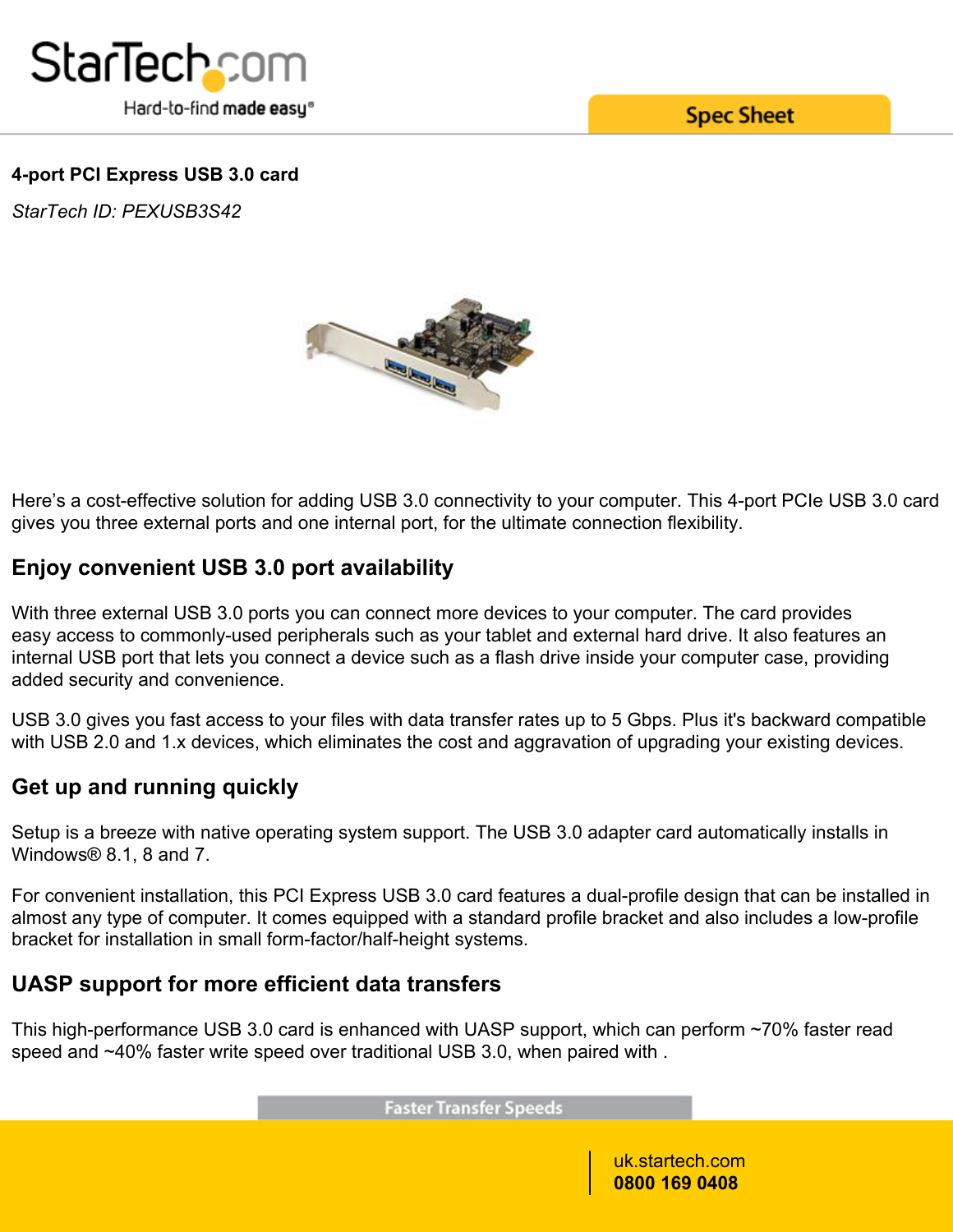





The PEXUSB3S42 is backed by a StarTech.com 2-year warranty and free lifetime technical support.

**Note**: UASP (USB Attached SCSI Protocol) is supported in Windows 8.1, 8, Server 2012 and Linux kernel 2.6.37 or later. Test results were obtained using an Intel® Ivy Bridge system, StarTech.com add-on USB 3.0 cards, a UASP-enabled StarTech.com enclosure, and a SATA III solid state drive.

### **Applications**

- Enhance the connection capabilities of your PCI Express enabled computer or server
- Connect external hard drives, tablets, smartphones, CD/DVD drives, webcams or game controllers to your computer
- Connect your flash drive or other devices to the internal USB 3.0 port for a secure connection

### **Features**

- Expands your computer connectivity with four extra USB 3.0 ports (3 external, 1 internal)
- $\bullet$  Easy to install with native OS support in Windows 8.1, 8, 7, and Linux kernel 2.6.31 or later
- Fits standard or small form-factor computers, low-profile bracket included
- Data transfer rates up to 5 Gbps plus UASP support
- Backward compatible with USB 2.0 and 1.x devices
- Built-in optional SATA power connector provides up to 900mA per USB port
- PCIe x1 interface, compliant with PCI Express 2.0 specifications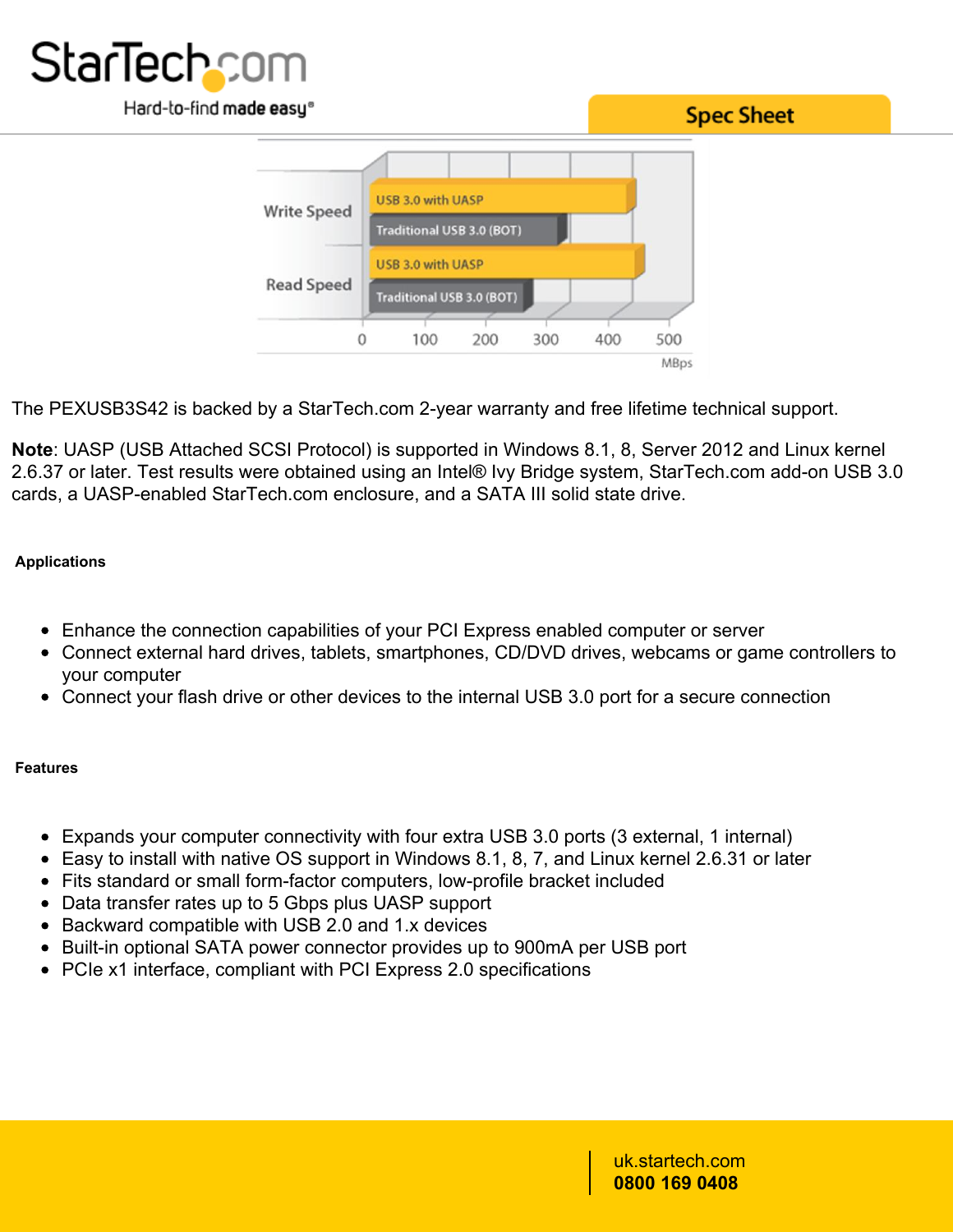

Hard-to-find made easy®

#### **Technical Specifications**

| Warranty                            | 2 Years                                                                                                                                                                                                                                          |
|-------------------------------------|--------------------------------------------------------------------------------------------------------------------------------------------------------------------------------------------------------------------------------------------------|
| <b>Bus Type</b>                     | <b>PCI Express</b>                                                                                                                                                                                                                               |
| Card Type                           | Standard Profile (LP bracket incl.)                                                                                                                                                                                                              |
| Chipset ID                          | <b>VLI - VL805</b>                                                                                                                                                                                                                               |
| Industry<br>Standards               | USB 3.0 Specification Rev. 1.0<br>PCI Express Base Specification Rev. 2.0<br>Intel xHCI Specification Rev. 1.0                                                                                                                                   |
| Interface                           | <b>USB 3.0</b>                                                                                                                                                                                                                                   |
| Port Style                          | Integrated on Card                                                                                                                                                                                                                               |
| Ports                               | 4                                                                                                                                                                                                                                                |
| Maximum<br>Cable Length             | 3 m [9.8 ft]                                                                                                                                                                                                                                     |
| Maximum<br>Data Transfer<br>Rate    | 5 Gbps                                                                                                                                                                                                                                           |
| Type and<br>Rate                    | <b>USB 3.0 - 5 Gbit/s</b>                                                                                                                                                                                                                        |
| <b>UASP</b><br>Support              | Yes                                                                                                                                                                                                                                              |
| Connector<br>Type(s)                | 1 - PCI Express x1 Male                                                                                                                                                                                                                          |
| External<br>Ports                   | 3 - USB 3.0 A (9 pin; SuperSpeed) Female                                                                                                                                                                                                         |
|                                     | Internal Ports 1 - SATA Power (15 pin) Plug                                                                                                                                                                                                      |
|                                     | Internal Ports 1 - USB 3.0 A (9 pin; SuperSpeed) Female                                                                                                                                                                                          |
| OS<br>Compatibility                 | Windows® 8 / 8.1 (32/64bit), 7 (32/64), Vista (32/64), XP (32/64)<br>Windows Server® 2012, 2008 R2<br>Linux 2.6.31 and up (Tested up to $3.5$ )                                                                                                  |
| <b>Note</b>                         | The maximum throughput of this card is limited by the bus interface. If used with PCI Express<br>Gen 1.0 enabled computers, the max throughput is 2.5 Gbps. If used with PCI Express Gen 2.0<br>enabled computers, the max throughput is 5 Gbps. |
| System and<br>Cable<br>Requirements | PCI Express enabled computer or server with an available PCI Express x1 slot or higher (x4, x8,<br>x16)                                                                                                                                          |
| System and<br>Cable                 | SATA power connector (recommended, but optional)                                                                                                                                                                                                 |

# **Spec Sheet**